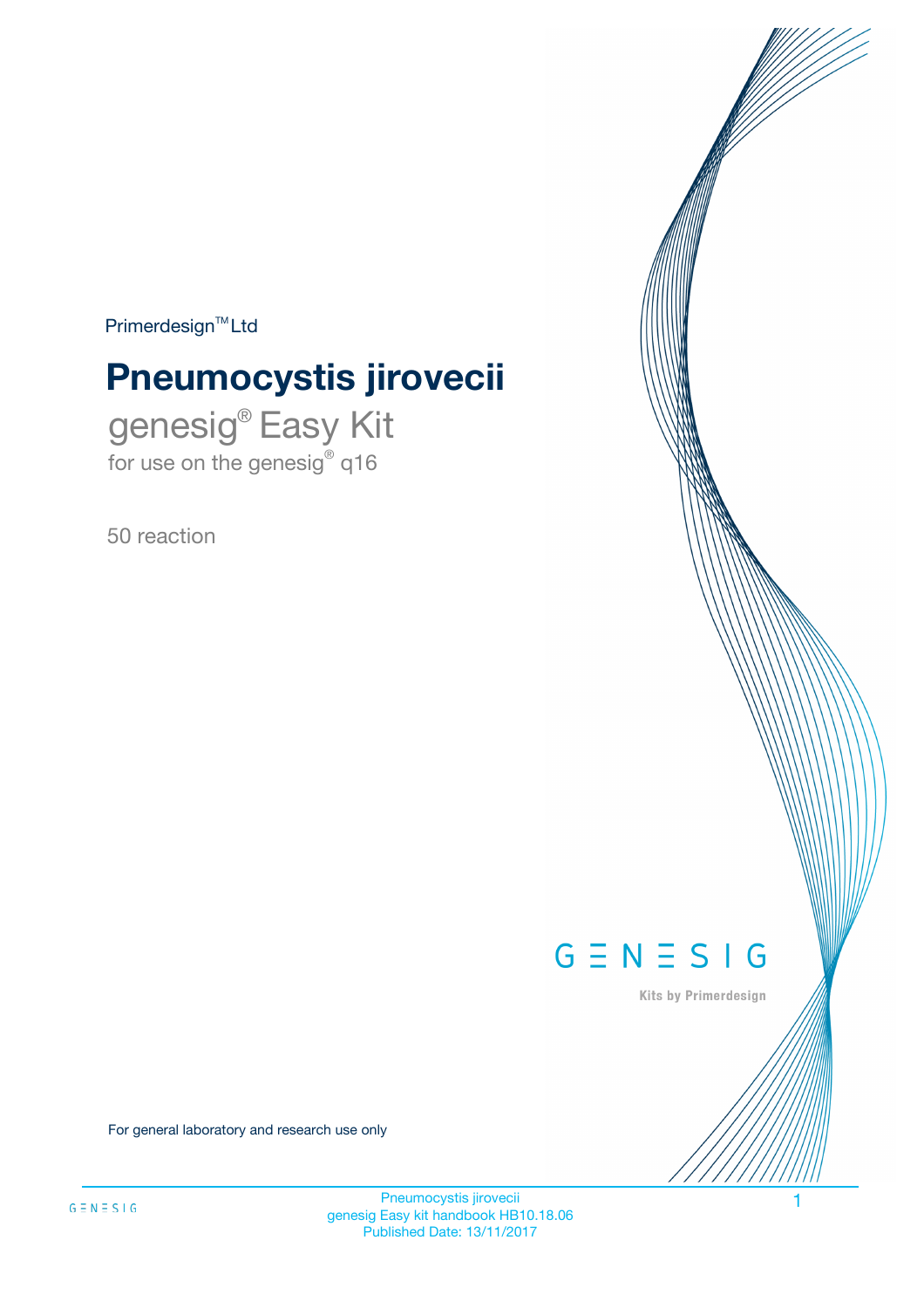# genesig® Easy: at a glance guide

## **For each DNA test**

| Component                | <b>Volume</b> | Lab-in-a-box pipette |  |
|--------------------------|---------------|----------------------|--|
| P.jirovecii reaction mix | 10 µl         |                      |  |
| <b>Your DNA sample</b>   | 10 µl         |                      |  |

## **For each positive control**

| Component                 | Volume          | Lab-in-a-box pipette |  |
|---------------------------|-----------------|----------------------|--|
| P.jirovecii reaction mix  | 10 <sub>µ</sub> |                      |  |
| Positive control template | $10 \mu$        |                      |  |

### **For each negative control**

| Component                | Volume          | Lab-in-a-box pipette |  |
|--------------------------|-----------------|----------------------|--|
| P.jirovecii reaction mix | 10 <sub>µ</sub> |                      |  |
| <u>Water</u>             | 10 <sub>µ</sub> |                      |  |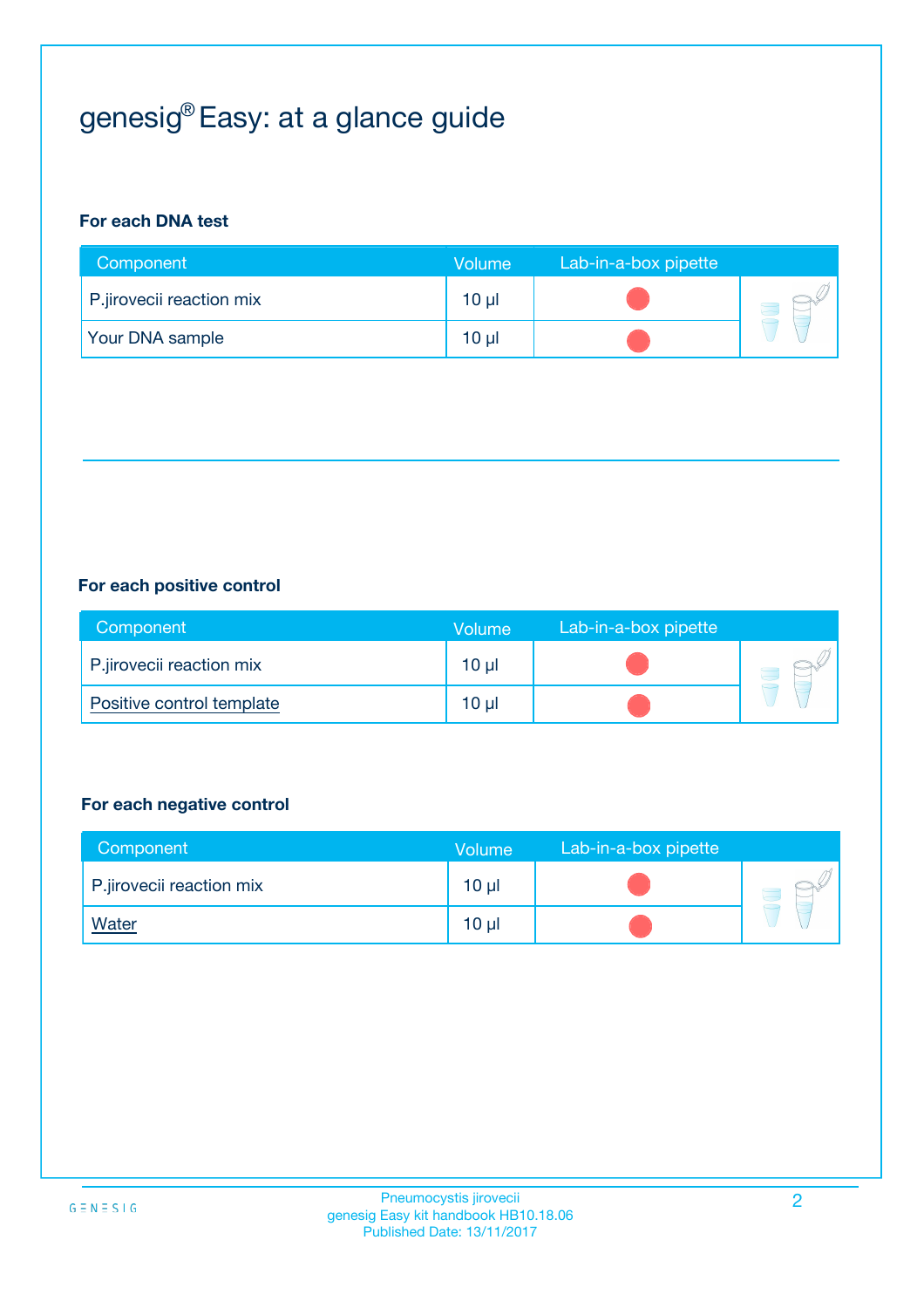## Kit Contents



## Reagents and equipment to be supplied by the user

## **genesig® q16 instrument**

### **genesig® Easy DNA/RNA Extraction Kit**

This kit is designed to work well with all processes that yield high quality DNA but the genesig Easy extraction method is recommended for ease of use.

### **genesig® Lab-In-A-Box**

The genesig Lab-In-A-Box contains all of the pipettes, tips and racks that you will need to use a genesig Easy kit. Alternatively if you already have these components and equipment these can be used instead.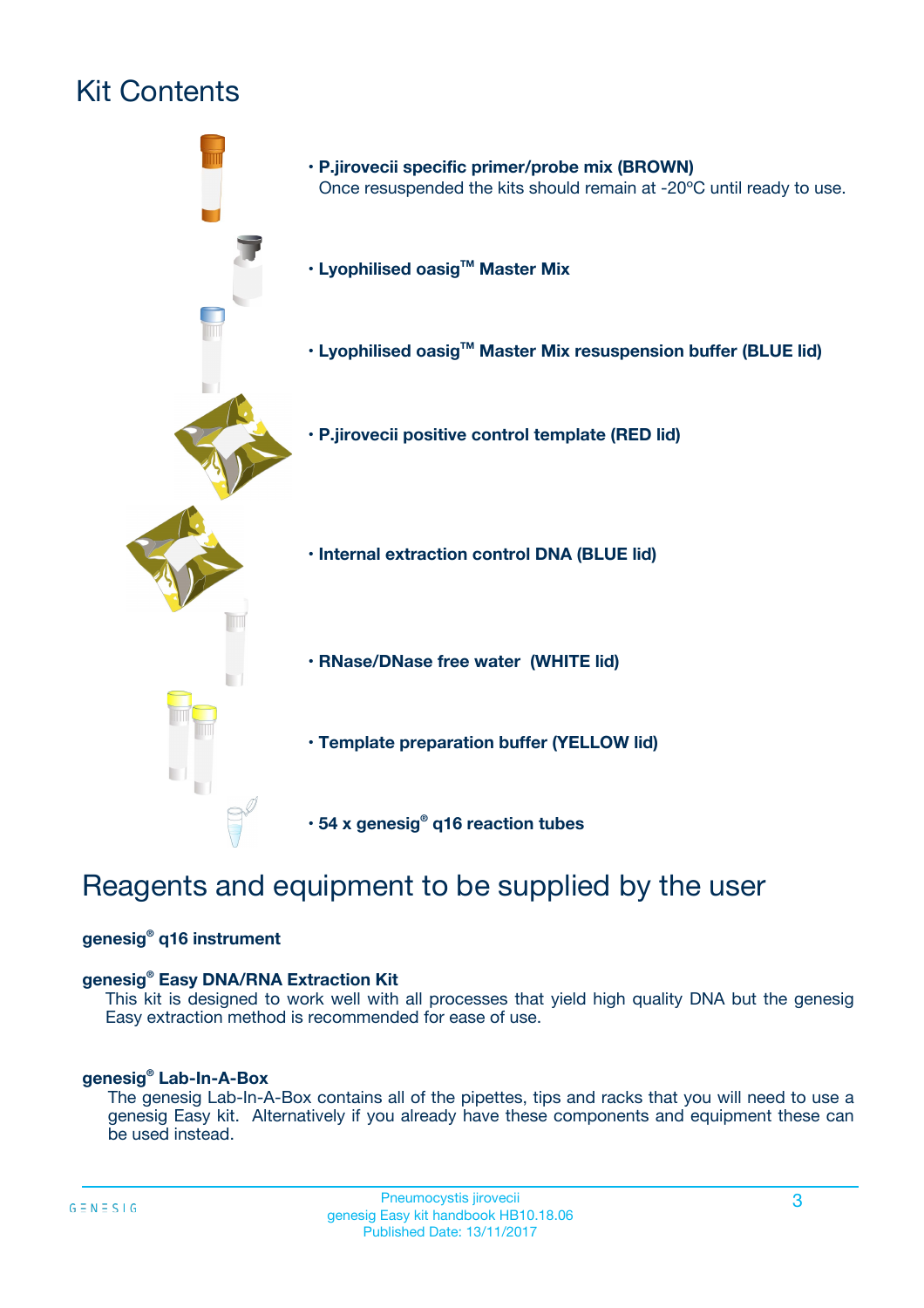## Step-by-step guide

## 1. Create your reaction mix



Use the blue pipette to transfer 500µl**\*** of the oasig Master Mix resuspension buffer into the tube of lyophilised oasig Master Mix and mix well by gently swirling. Then transfer all of that master mix into the brown tube labelled P.jirovecii primers/probe.

**\***Transfering 525µl of the oasig Master Mix resuspension buffer to your oasig Master Mix (instead of the 500µl recommended above) will enable you to take full advantage of the 50 reactions by accounting for volume losses during pipetting. In order to do so with the genesig Easy fixed volume pipettes use 1x blue, 2x red and 1x grey pipettes to make the total volume. Please be assured that this will not adversely affect the efficiency of the test.

Cap and shake tube to mix. A thorough shake is essential to ensure that all components are resuspended. **Failure to mix well can produce poor kit performance.**

Leave to stand for 5 minutes. Now your reaction mix is ready to use.

Store the reaction mix in the freezer from hereon.

### Top tip

- Ensure that the reaction mix is mixed thoroughly before each use by shaking.
- Once resuspended do not expose genesig Easy kit to temperatures above -20°C for longer than 30 minutes at a time.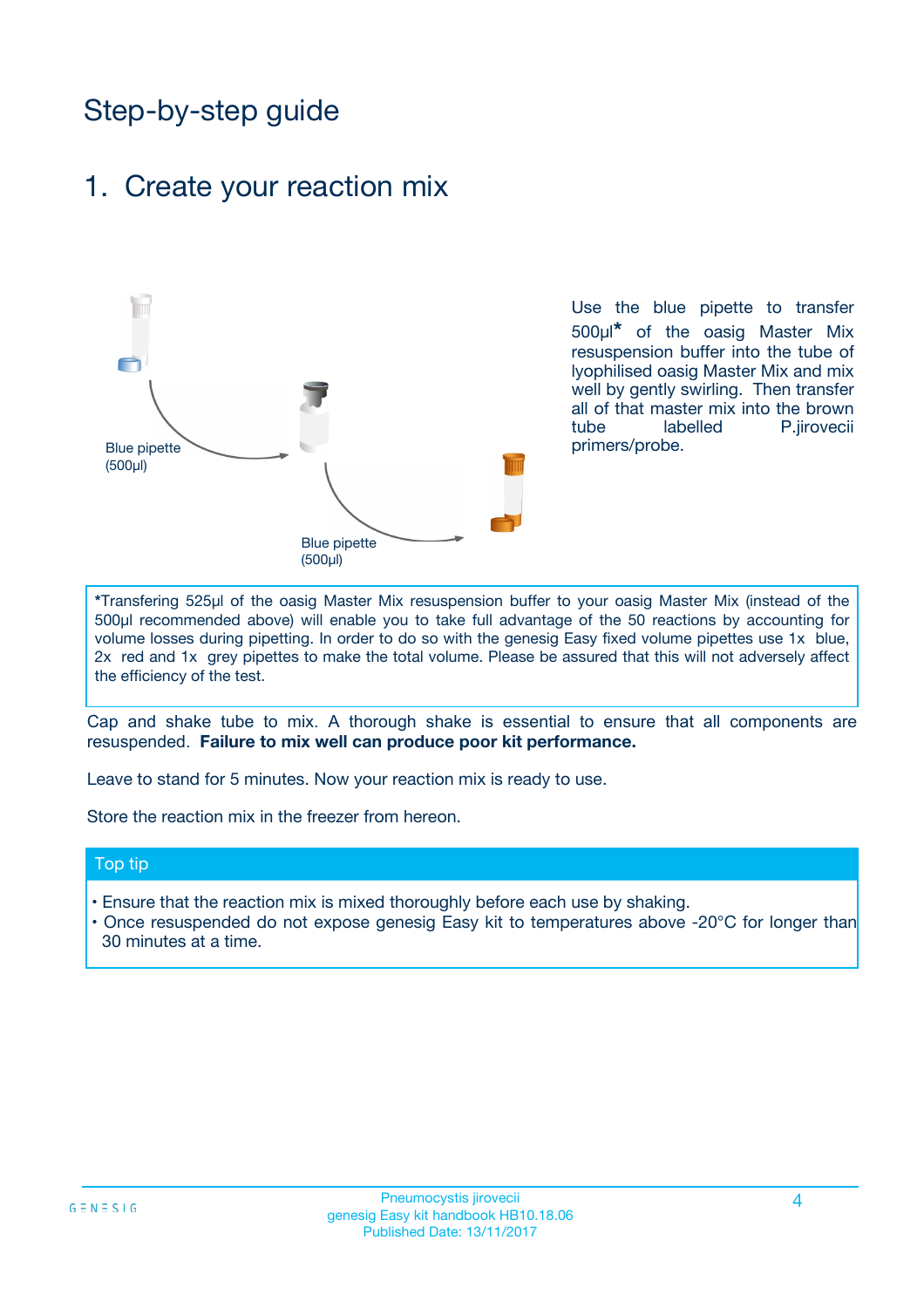# 2. Internal extraction control



Use the blue pipette to transfer 1000µl (2 x 500µl) of template preparation buffer into the Internal Extraction Control DNA tube. Cap and shake tube to mix.

Your kit contains Internal Extraction Control DNA. This is added to your biological sample at the beginning of the DNA extraction process. It is extracted along with the DNA from your target of interest. The q16 will detect the presence of this Internal Extraction Control DNA at the same time as your target. This is the ideal way to show that your DNA extraction process has been successful.

### **If you are using an alternative extraction kit:**

Use the red pipette to transfer 10µl of Internal Extraction Control DNA to your sample **after** the lysis buffer has been added then follow the rest of the extraction protocol.

#### **If you are using samples that have already been extracted:**

Use the grey pipette to transfer 5µl of Internal Extraction Control DNA to your extracted sample.

## 3. Add reaction mix to all reaction tubes



For every reaction to be run, use the red pipette to add 10µl of your P.jirovecii reaction mix to every tube.

### Top tip

- Always pipette the reaction mix directly into the bottom of the tube.
- You can label the tube lids to aid your reaction setup but avoid labelling tube sides.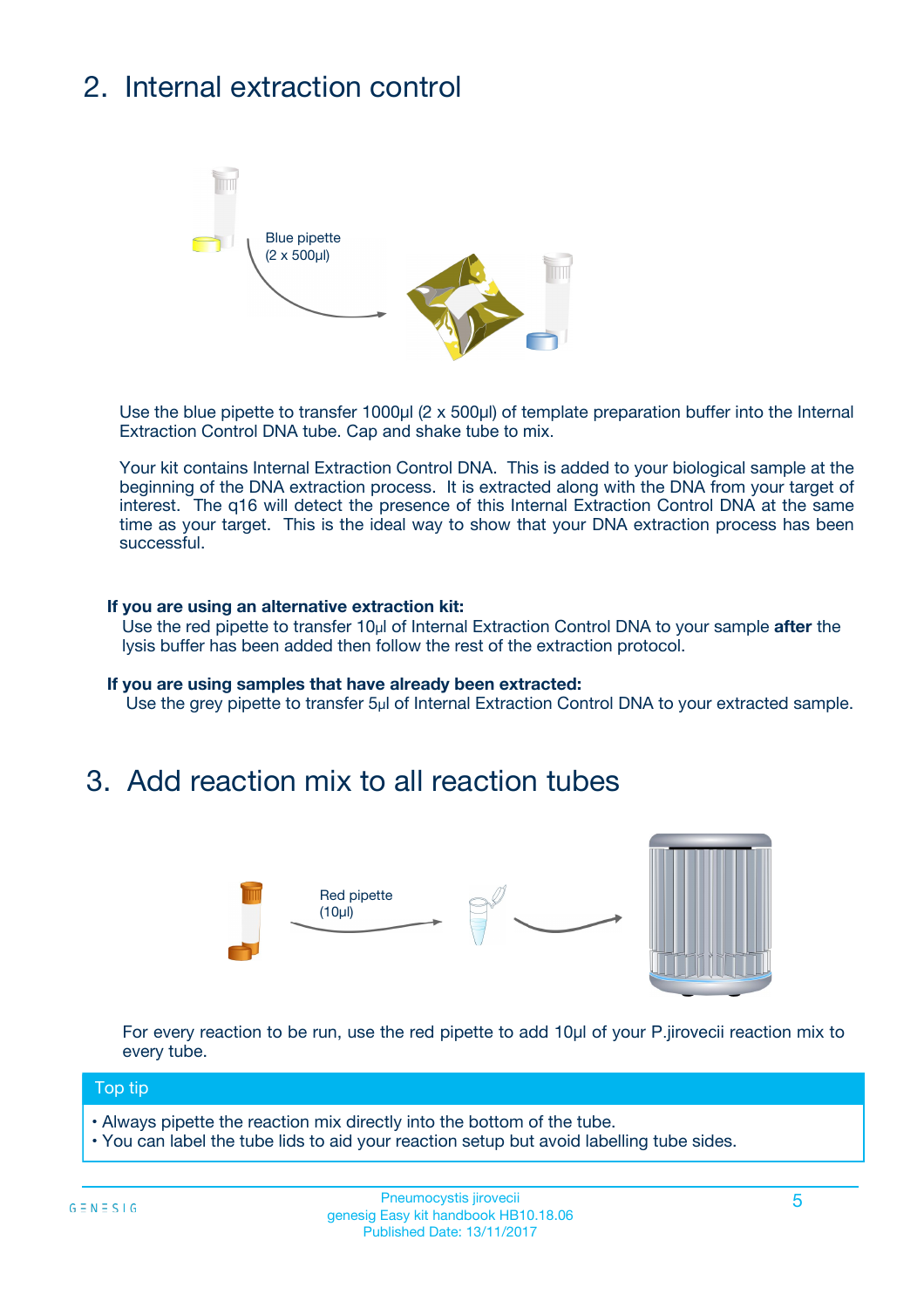## 4. Negative control



For each test you will require a negative control. Instead of DNA, water is used. This sample should typically prove negative thus proving that all of your positive samples really are positive.

To create a negative control reaction simply use the red pipette to add 10µl of the water to the required reaction tubes. Close these tubes after adding the water.

Because some genesig kit targets are common in the environment you may occasionally see a "late" signal in the negative control. The q16 software will take this into account accordingly.

### Top tip

**•** Always add the water to the side of the tube to reduce the introduction of bubbles.

## 5. Set up a test



For each sample you wish to analyse, use the red pipette to add 10µl of your DNA sample to the required reaction tubes. Close these tubes after adding the sample. Always change pipette tips between samples.

### Top tip

**•** Always add the DNA sample to the side of the tube to reduce the introduction of bubbles.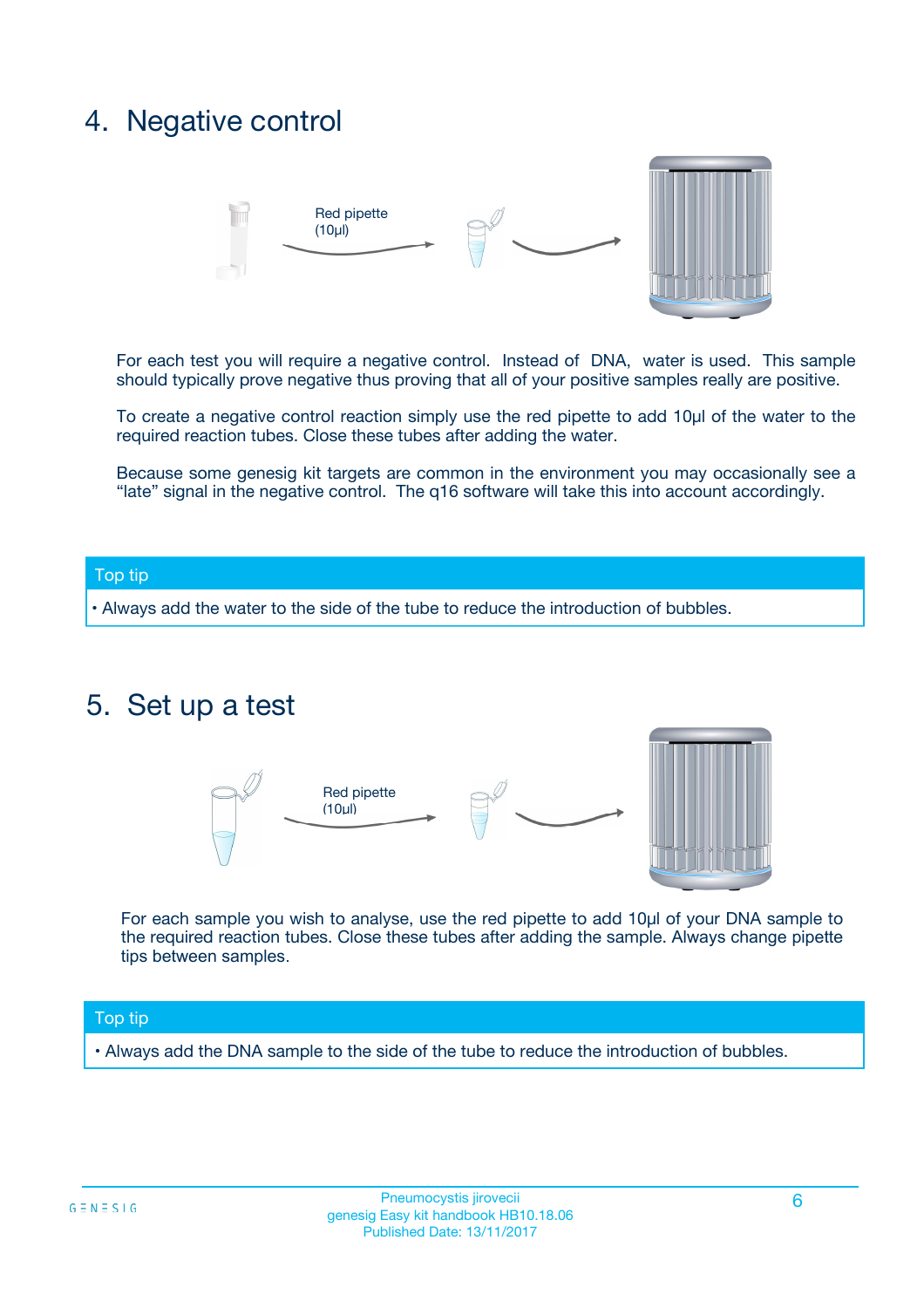## 6. Positive control



Use the blue pipette to transfer 1000µl (2 x 500µl) of template preparation buffer into the positive control template tube. Cap and shake tube to mix.

Each time you run a test you will require a positive control. This is a small portion of DNA from your target of interest. It serves two purposes:

1. It will always test positive so it shows that everything is working as it should be.

2. The q16 software knows how much DNA is present in the positive control. So it can automatically compare your sample of interest with the positive control to calculate the amount of target DNA in your sample.

To create a positive control reaction, simply use 10µl of the positive control instead of your DNA sample.



Take great care when setting up your positive control. The positive control template has the potential to give you a false positive signal in your other samples. Set positive controls up last after all other sample tubes are closed. Always change pipette tips between samples. You may even choose to set up positive controls in a separate room.

### Top tip

**•** Always add the positive control to the side of the tube to reduce the introduction of bubbles.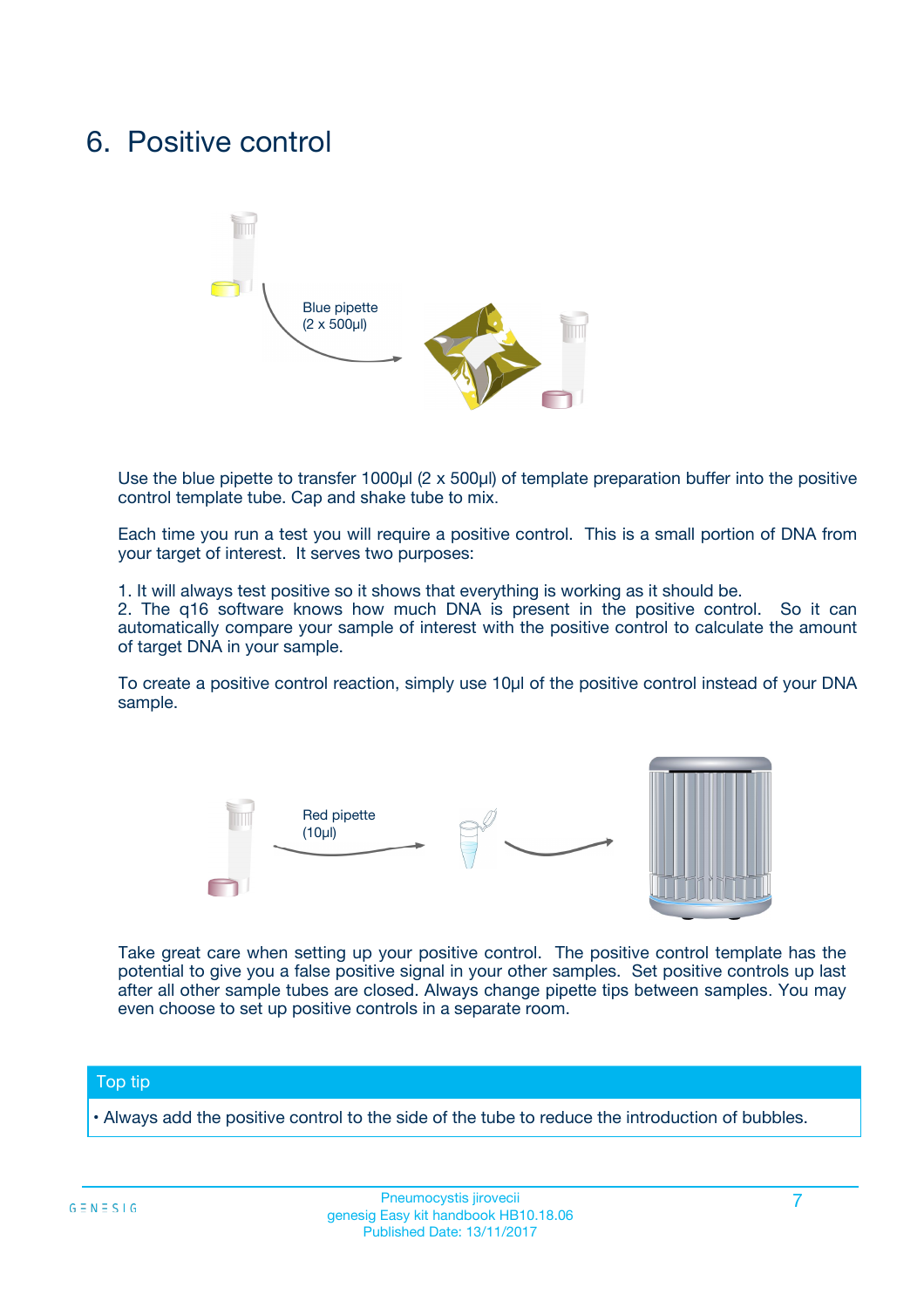# 7. Running the test

Place the tubes into the correct positions in your q16 as defined by the software, this may include positioning of empty tubes to ensure that the q16 lid is balanced. The run can then be started.

| genesig q16 PCR software - 1.2                                                    |                                            |                              |                                          | $\Box$ $\Box$<br>$\Sigma\!3$ |
|-----------------------------------------------------------------------------------|--------------------------------------------|------------------------------|------------------------------------------|------------------------------|
| $\overline{\phantom{a}}$<br><b>Open Experiments:</b><br>Unsaved (New Experiment 2 | <b>D</b> Open<br>Save<br>$\frac{1}{2}$ New | Save As                      | <b>C</b> Close<br><b>X</b> Configuration | $G \equiv N \equiv S \mid G$ |
| <b>Setup</b><br><b>Results</b><br><b>Stages:</b>                                  |                                            |                              |                                          |                              |
| <b>Notes</b>                                                                      | <b>Samples</b>                             |                              | <b>Tests</b>                             |                              |
| <b>Name and Details</b>                                                           | Color<br>Name                              | Note                         | Name<br>Color                            | Note                         |
| New Experiment 2017-10-26 11:06                                                   | Sample 1                                   | 좋                            | Test <sub>1</sub>                        | علي                          |
| Kit type: genesig® Easy Target Detection kit                                      | Sample 2                                   |                              |                                          |                              |
| Instrument Id.:                                                                   | Sample 3                                   | $\qquad \qquad \blacksquare$ |                                          | $\qquad \qquad \blacksquare$ |
| <b>Run Completion Time:</b>                                                       | Sample 4                                   |                              |                                          |                              |
| <b>Notes</b><br>$\blacktriangle$<br>$\overline{\mathbf{v}}$                       | Sample 5                                   | $\triangle$<br>⊕             |                                          | ♠<br>⊕                       |
| <b>Well Contents</b>                                                              |                                            | <b>Run</b>                   |                                          |                              |
| Pos.<br>Test                                                                      | Sample                                     |                              | <b>Run Status</b>                        |                              |
| $\overline{1}$<br>Test 1                                                          | <b>Negative Control</b>                    | $\overline{\phantom{a}}$     |                                          |                              |
| $\overline{2}$<br>Test 1                                                          | Positive Control                           |                              |                                          |                              |
| 3<br>Test 1                                                                       | Sample 1                                   |                              | Show full log                            |                              |
| Test 1<br>$\overline{4}$                                                          | Sample 2                                   |                              |                                          |                              |
| 5<br>Test 1                                                                       | Sample 3                                   |                              | <b>Run Control</b>                       |                              |
| 6<br>Test 1                                                                       | Sample 4                                   |                              |                                          |                              |
| $\overline{7}$<br>Test 1                                                          | Sample 5                                   |                              |                                          |                              |
| 8                                                                                 |                                            |                              | Abort Run                                | $\triangleright$ Start Run   |
| <b>JOD FURTY TUDE TO BUILDED IN</b><br>$\sim$                                     |                                            | v                            |                                          |                              |

## Top tip

- Before loading tubes into the q16, check for bubbles! Flick the bottom of the tubes to remove any bubbles that may have formed during the test setup.
- Apply centrifugal force with a sharp wrist action to ensure all solution is at the bottom of the reaction tube.
- When repeating a test you can use a previous file as a template by clicking 'open' then selecting File name > Files of Type > Experiment file as template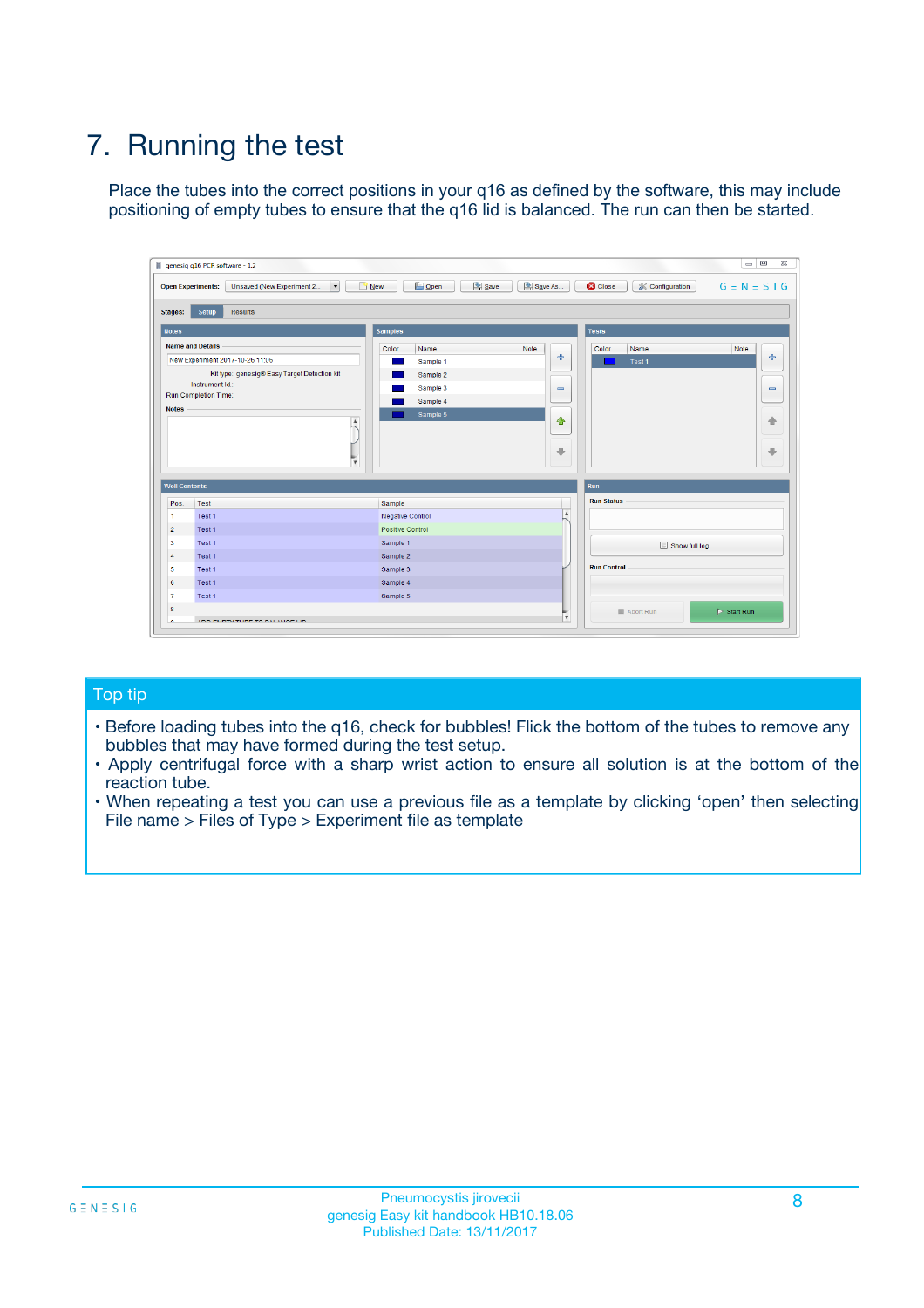## What do my results mean?

Analysis of your data is carried out automatically by the genesig q16. The following information is designed to help you fully understand a result or to troubleshoot:

## "Positive"

### **Explanation**

Your sample has produced a positive result. Your target of interest is present and you can use the reported quantity.

## "Negative"

### **Explanation**

Your sample has produced a negative result. The target is not present in your sample.

## "Test contaminated"

### **Explanation**

The Negative Control should be completely free of any DNA. If you see this error message it means that at some point during the setup, the Negative Control has been contaminated with DNA and has given a positive signal. This contamination has invalidated the test. The Positive Control and your test samples are both possible sources of contaminating DNA. The genesig q16 reaction tubes from previous runs will also contain very high amounts of DNA so it is important that these are carefully disposed of after the run is completed and NEVER OPENED. It may be the case that your kits have become contaminated which will lead to the same problem occurring repeatedly.

### **Solutions**

1. Clean your working area using a commercial DNA remover solution to ensure the area is DNA free at the start of your run and re-run the test

2. If the problem persists then the kit has become contaminated and it will have to be discarded and replaced with a new kit. When you open the new kit, run a simple test to show that changing the kit has solved the problem. Prepare a test which includes only the Positive Control, the Negative Control and one 'mock sample'. For the 'mock sample' add water instead of any sample DNA. The result for the Negative Control and the mock sample should be negative indicating that contamination is no longer present.

### **Preventive action**

An ideal lab set-up has a 'Clean area' where the test reagents are prepared and a 'sample area' where DNA samples and the Positive Control template are handled. The best workflow involves setting up all the test components (excluding the positive control template) in the clean area and then moving the tests to the sample area for sample and Positive Control addition. If this method is followed then the kit components are always kept away from possible sources of contamination. For extra security the Negative Control can be completely prepared and sealed in the clean area. All work areas should be decontaminated regularly with DNA remover.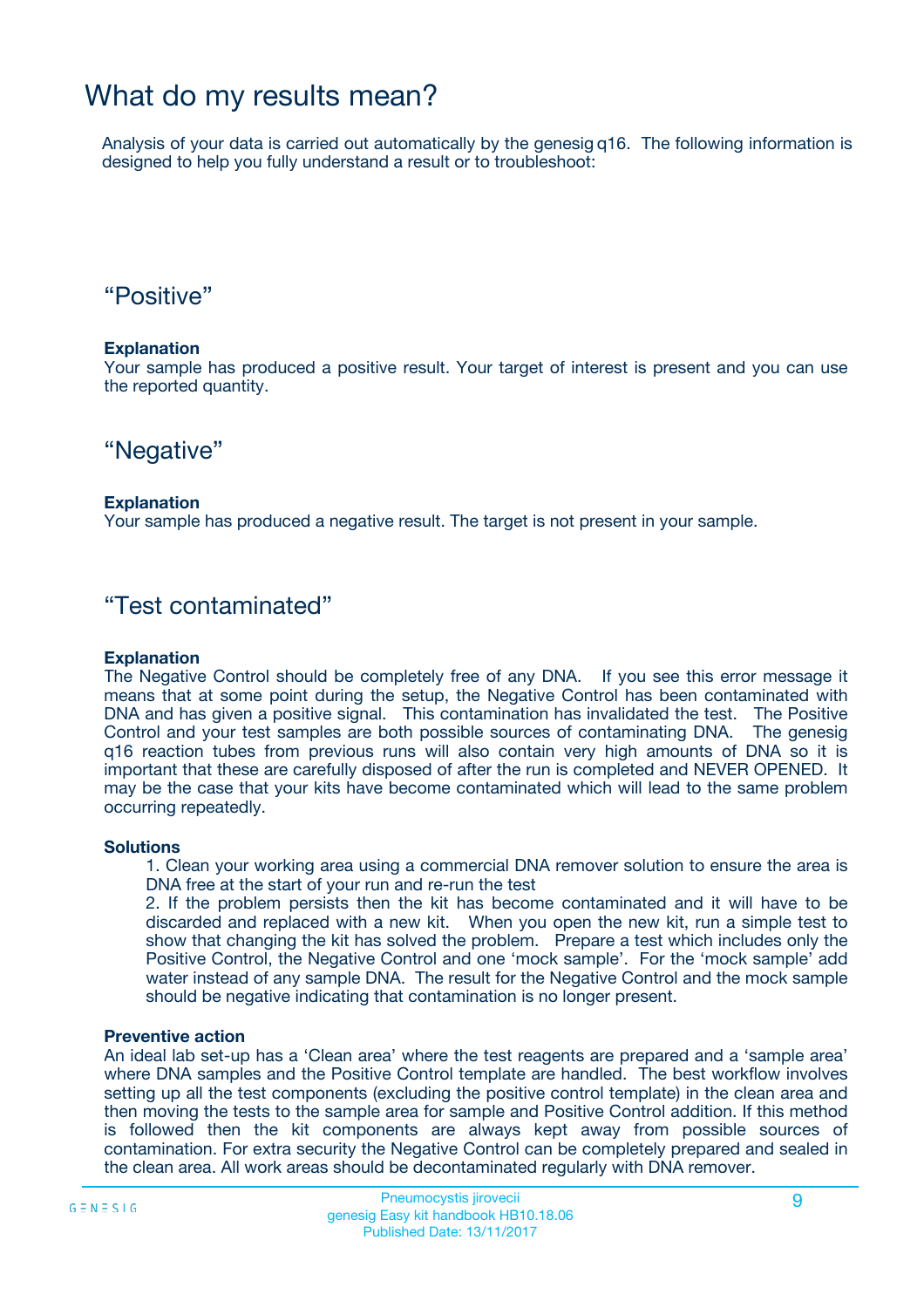## "Sample preparation failed"

### **Explanation**

The test has failed because the quality of the sample was not high enough. The Internal Extraction Control component identifies whether the sample has been prepared correctly and is of suitable quality. This error message means that this quality control test has failed and the sample quality is not high enough for analysis.

#### **Solutions**

1. Check the sample preparation protocol for any user errors then repeat.

2. Poor quality samples can result from overloading the sample preparation protocol with too much starting material. Try reducing the amount of starting material then repeat.

3. Failing to add the Internal extraction Control DNA to your sample during the sample preparation protocol can also lead to a reported result of "sample preparation failed". Ensure that this step has not been overlooked or forgotten. If your samples are derived from an archive store or from a process separate from your genesig Easy extraction kit; you must add 5µl of Internal Extraction Control DNA into each 0.5ml of your sample to make it suitable for use on the q16.

## "Positive result, poor quality sample"

### **Explanation**

The test is positive so if you are only interested in obtaining a 'present or absent' answer for your sample then your result is reliable. However, the test contains an Internal Extraction Control component that identifies if the sample is of high quality. This quality control test has failed and the sample is not therefore of high enough quality to accurately calculate the exact copy number of DNA present. If you require quantitative information for your sample then proceed with the solutions below.

### **Solution**

For appropriate solutions, read the "Sample preparation failed" section of this handbook.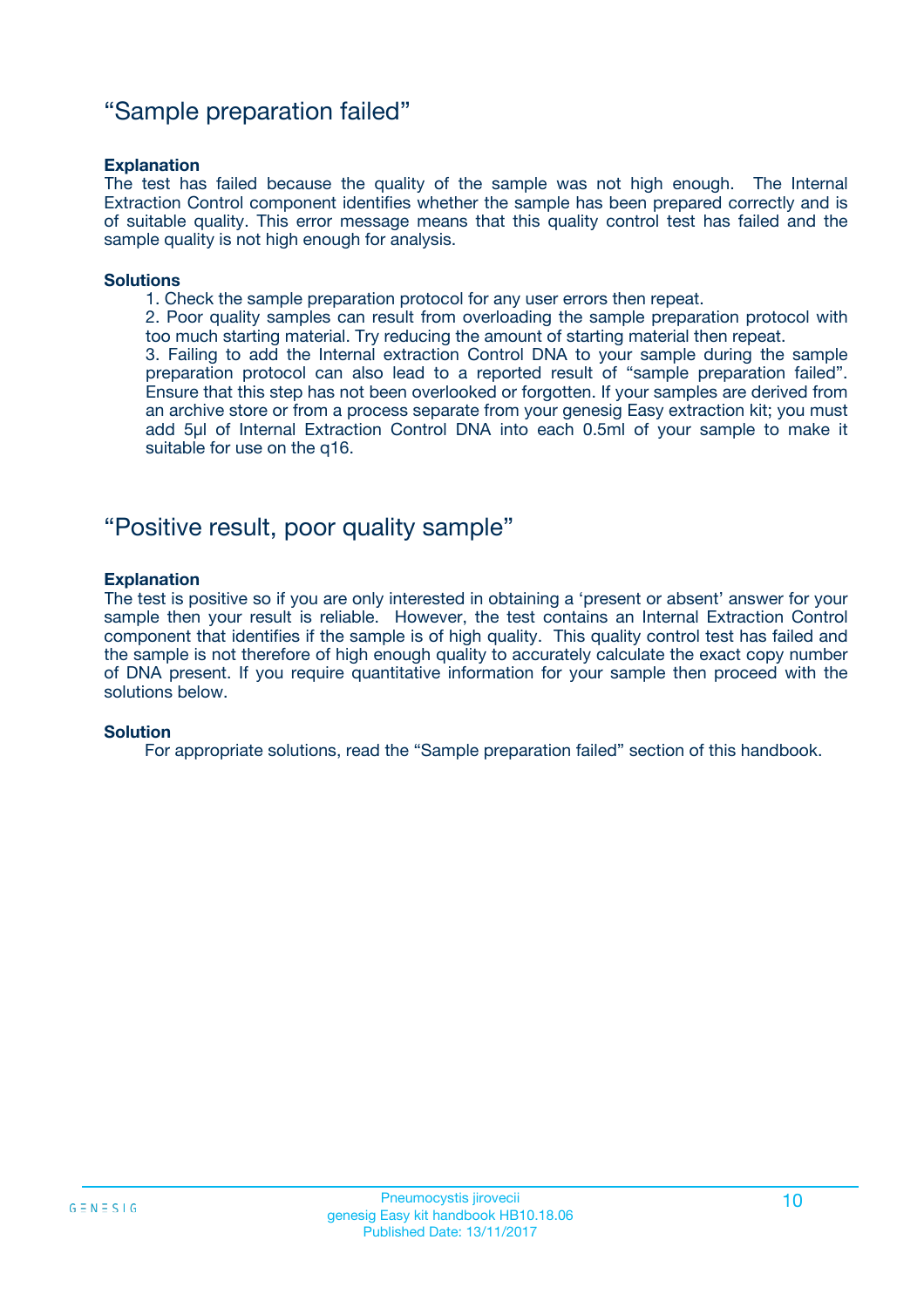## "Test failed"

### **Explanation**

The test has failed because the Positive Control has not worked. The Positive Control is present to show that all aspects of the test are working correctly together. When this control test fails, the test as a whole is invalidated. This finding indicates that a problem has occurred in the reaction set-up part of the experiment and has nothing to do with sample preparation.

### **Solutions**

- 1. Check the entire workflow and test set-up to look for any user errors, then repeat the test e.g. have the right colour pipettes and solutions been used with the correct tubes?
- 2. Ensure the positive and negative controls are inserted into the correct wells of your q16.

3. A component of the test may have 'gone off' due to handing errors, incorrect storage or exceeding the shelf life. When you open a new kit, run a simple test to show that changing the kit has solved the problem. Prepare a test which includes only the Positive Control, the Negative Control and one 'mock sample'. For the 'mock sample' add internal control template instead of any sample DNA. If the Positive Control works, the mock sample will now be called as a negative result.

## "Test failed and is contaminated"

### **Explanation**

The Positive Control is indicating test failure, and the Negative Control is indicating test contamination. Please read the "Test Failed" and "Test contamination" sections of this technical support handbook for a further explanation.

### **Solution**

For appropriate solutions, read both the "Test failed" and "Test contaminated" sections of this handbook.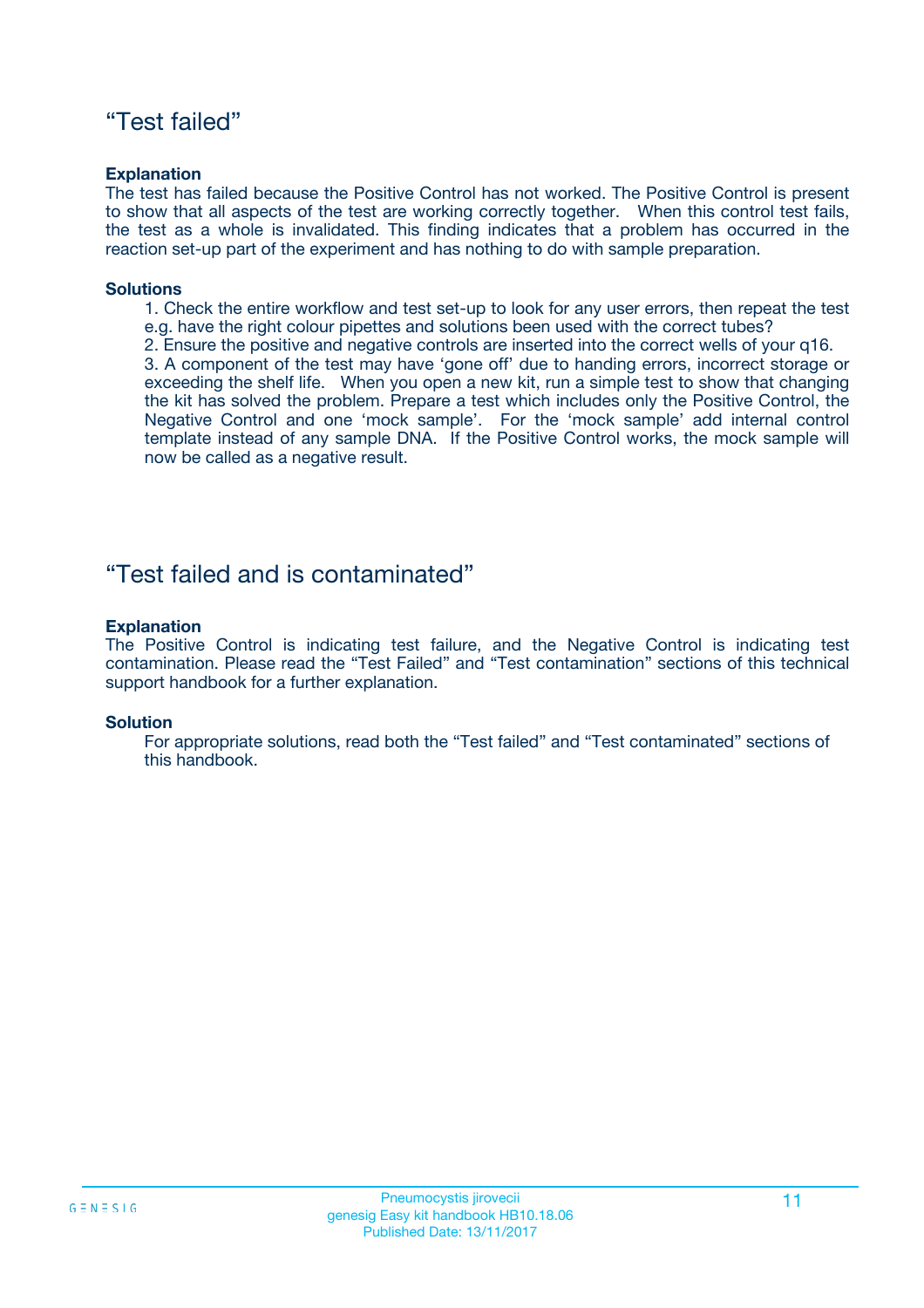## Pneumocystis jirovecii

Pneumocystis jirovecii is a fungi of the Pneumocystidaceae family, the genome of which has not been fully sequenced. This species of fungus causes Pneumocystis Pneumonia in human hosts.

Inhalation of P. jirovecii allows entry to the host lungs where it adheres to the epithelium of the alveoli. Here the cysts initially undergo meiosis and subsequently mitosis in three stages allowing an increase of the intracystic nuclei from 2 to 8. At the end of the third stage, excystment allows release of the trophic form of the protozoa which can be up to 4µm in diameter. The trophic form undergoes binary fission to produce many haploid trophic forms that conjugate and produce early cysts.

Within the host, the protozoa only cause disease in immuno-supressed or immuno-compromised individuals. In these cases a form of pneumonia called Pneumocystis Pneumonia (PCP) can be seen. This disease presents with symptoms including a cough, shortness of breath and fever, although the infection can spread to other organs including the liver, kidneys and spleen. A combination of antibiotics is typically used to treat the infection with a treatment course running for up to 3 weeks.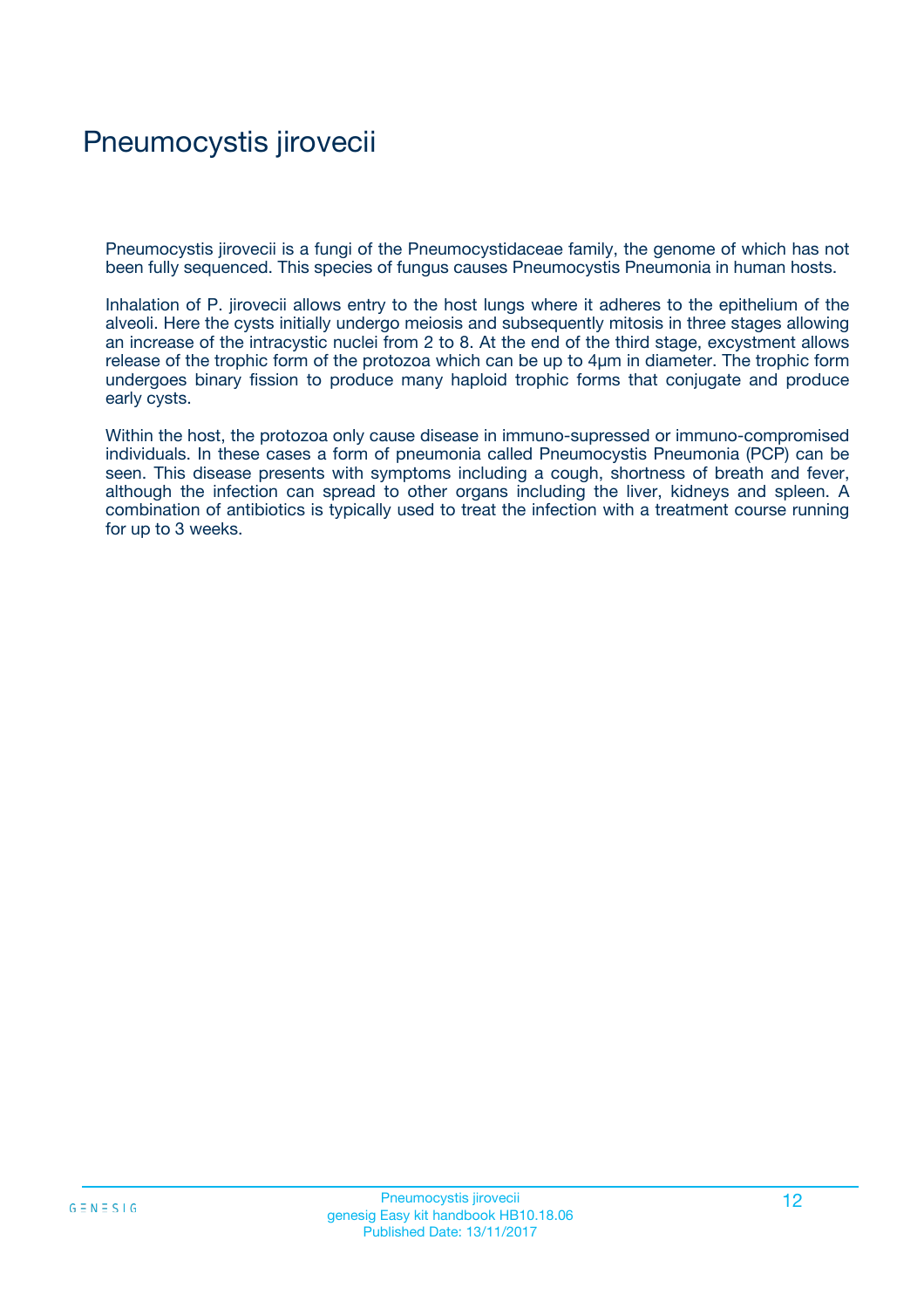## **Specificity**

The Primerdesign genesig Kit for Pneumocystis jirovecii (P.jirovecii) genomes is designed for the in vitro quantification of P.jirovecii genomes. The kit is designed to have the broadest detection profile possible whilst remaining specific to the P.jirovecii genome.

The primers and probe sequences in this kit have 100% homology with a broad range of P.jirovecii sequences based on a comprehensive bioinformatics analysis.

Our kit for Pneumocystis. Jirovecii cluster has been designed for the specific and exclusive in vitro quantification of the Pneumocystis jirovecii species within human samples. Please note that this species has recently been reclassified and was previously known as P.carinii f. sp. Hominis. The target sequence within the KEX1 gene has previously been shown to be a good genetic marker for P. jirovecii in other clinical real-time PCR based studies (Rohner P, et.al 2009). This gene has no known homology with other species in the P. carinii at the primer binding sites. The primers and probe sequences in this kit have 100% homology with a broad range of clinically relevant reference sequences based on a comprehensive bioinformatics analysis.

If you require further information, or have a specific question about the detection profile of this kit then please send an e.mail to enquiry@primerdesign.co.uk and our bioinformatics team will answer your question.